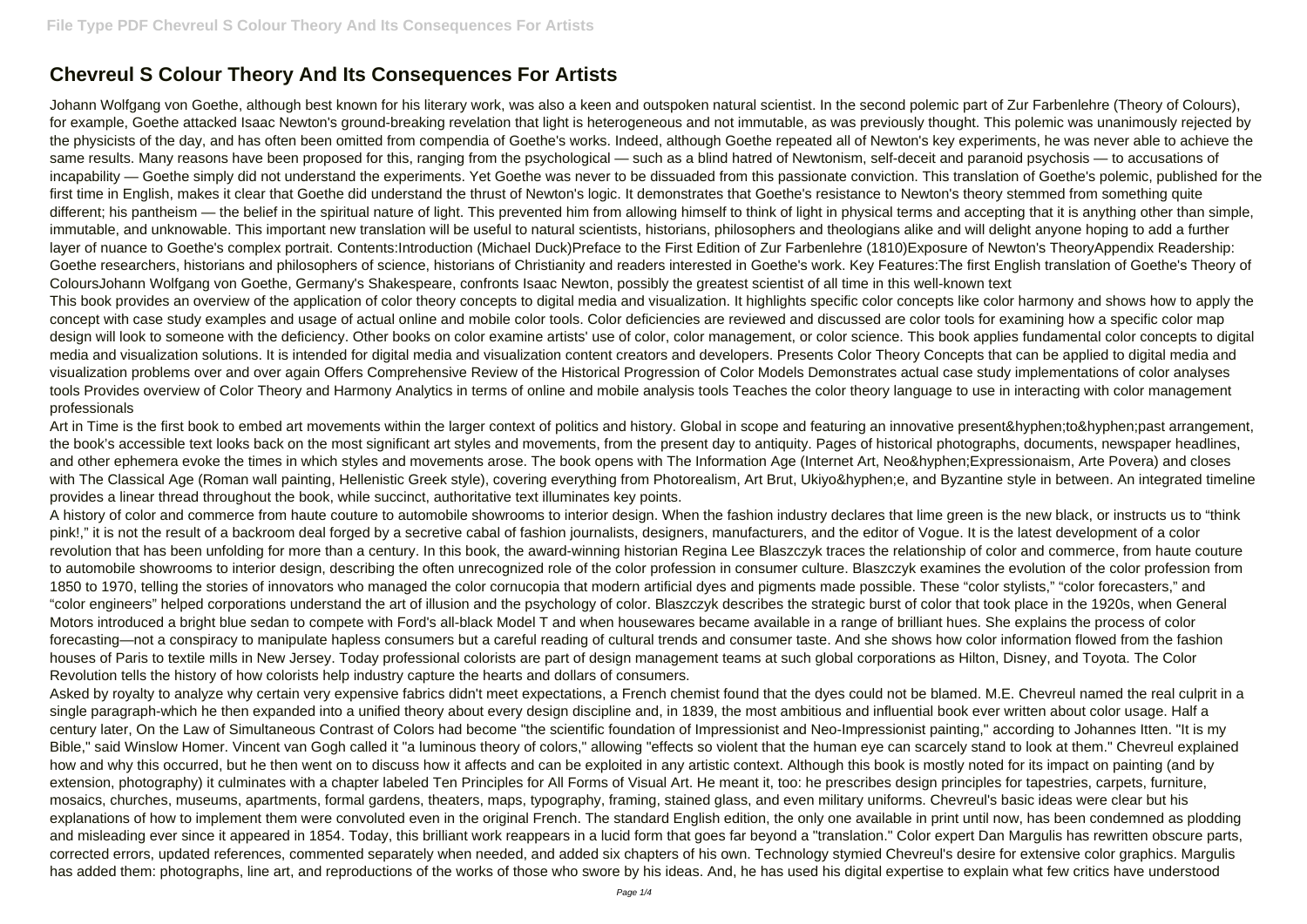about how the painters were choosing their colors.

Fifteenth-century handbook, written by a working artist of the day, reveals techniques of the masters in drawing, oil painting, frescoes, panel painting, gilding, casting, more. Direct link to artists of Middle Ages.

Cover subtitle: An Essential guide to color-- from basic principles to practical applications.

This work has been selected by scholars as being culturally important, and is part of the knowledge base of civilization as we know it. This work was reproduced from the original artifact, and remains as true to the original work as possible. Therefore, you will see the original copyright references, library stamps (as most of these works have been housed in our most important libraries around the world), and other notations in the work. This work is in the public domain in the United States of America, and possibly other nations. Within the United States, you may freely copy and distribute this work, as no entity (individual or corporate) has a copyright on the body of the work. As a reproduction of a historical artifact, this work may contain missing or blurred pages, poor pictures, errant marks, etc. Scholars believe, and we concur, that this work is important enough to be preserved, reproduced, and made generally available to the public. We appreciate your support of the preservation process, and thank you for being an important part of keeping this knowledge alive and relevant.

Design Fundamentals: Notes on Type looks like a design student's sketchbook with handwritten notes and full-color, hand-drawn illustrations. But it's more than that. This gorgeously illustrated "notebook" is a full-blown typography course in disguise. Young designers are lured in by the lush graphics and quirky layout only to discover by the end of the book that they've learned all of the key concepts taught in a foundational course on type. They'll learn about the history of letterforms, the anatomy and physiology of type, the basics of measurements and spacing, how to recognize and choose type for design projects, and more. Fun and fast-paced, this creative notebook isn't required reading, it's desired reading; and it's the third in a series of Design Fundamentals books that students will want to keep and enjoy long after they've mastered these basic building blocks of design. This book includes: • Core instruction on the history, anatomy, and structure of type • Direction on the basics of measurement and spacing: leading, kerning, indents, and line lengths both in text and display sizes, and optical measurement considerations. • Examination of the use, mood, and "voice" of type as seen in creative work and professional examples • Exercises and projects for practice and concept development • Strange and delightful illustrations created specifically for this book (to inspire action) • A companion website stocked with additional projects, a bibliography, glossary, and links to additional visual examples.

Colours are all around us and they affect our daily lives, but what exactly are they and what is their function? A closer look at colours raises many questions: Can colour be measured? How does changing illumination affect the perception of colours? What is colour harmony? Do colours affect our emotions? Colours in the Visual World provides answers to these and other questions. It inspires the reader to discover and creatively use colour by tapping artistic knowledge and recent findings of perceptual science. Colours in the Visual World is a resource of colour facts and phenomena for students of art, design, and architecture, as well as all those interested in the world of colour. The book is based on the author's over 20 years of experience in teaching, researching and creating with colour. Each chapter includes assignments that serve as a starting point for independent study and experimentation. A glossary helps to clarify colour concepts and terminology.

An elementary work on color, dealing with traditional principles of harmony as well as advanced principles derived from modern studies of the psychology of human color perception. Mr. Birren tells a well-organized story of how to achieve harmony with color, beginning with a chapter on color circles and proceeding to a straightforward discussion of traditional principles of color harmony and how they were accepted in the past.

Georges Seurat died in 1891, aged only 32, and yet in a career that lasted little more than a decade he revolutionized technique in painting, spearheaded a new movement, Neoimpressionism, and bought a degree of scientific rigour to his investigations of colour that would prove profoundly influential well into the 20th century. As a student at the Ecole des Beaux-Arts, Seurat read Chevreul's 1839 book on the theory of colour and this, along with his own analysis of Delacroix' paintings and the aesthetic observations of scientist Charles Henry, led him to formulate the concept of Divisionism. This was a method of painting around colour contrasts in which shade and tone are built up through dots of paint (pointillism) that emphasise the complex inter-relation of light and shadow.

Beginning with an account of colour fundamentals and a history of colour theory, the author explores the four dimensions of colour and their application to compositions in various media. This book serves as a useful resource for painters, photographers, interior designers and craftspeople.

A lively account of our age-old quest for brighter colors, which changed the way we see the world, from the best-selling author of Proof: The Science of Booze From kelly green to millennial pink, our world is graced with a richness of colors. But our human-made colors haven't always matched nature's kaleidoscopic array. To reach those brightest heights required millennia of remarkable innovation and a fascinating exchange of ideas between science and craft that's allowed for the most luminous manifestations of our built and adorned world. In Full Spectrum, Rogers takes us on that globe-trotting journey, tracing an arc from the earliest humans to our digitized, synthesized present and future. We meet our ancestors mashing charcoal in caves, Silk Road merchants competing for the best ceramics, and textile artists cracking the centuries-old mystery of how colors mix, before shooting to the modern era for high-stakes corporate espionage and the digital revolution that's rewriting the rules of color forever. In prose as vibrant as its subject, Rogers opens the door to Oz, sharing the liveliest events of an expansive human quest--to make a brighter, more beautiful world--and along the way, proving why he's "one of the best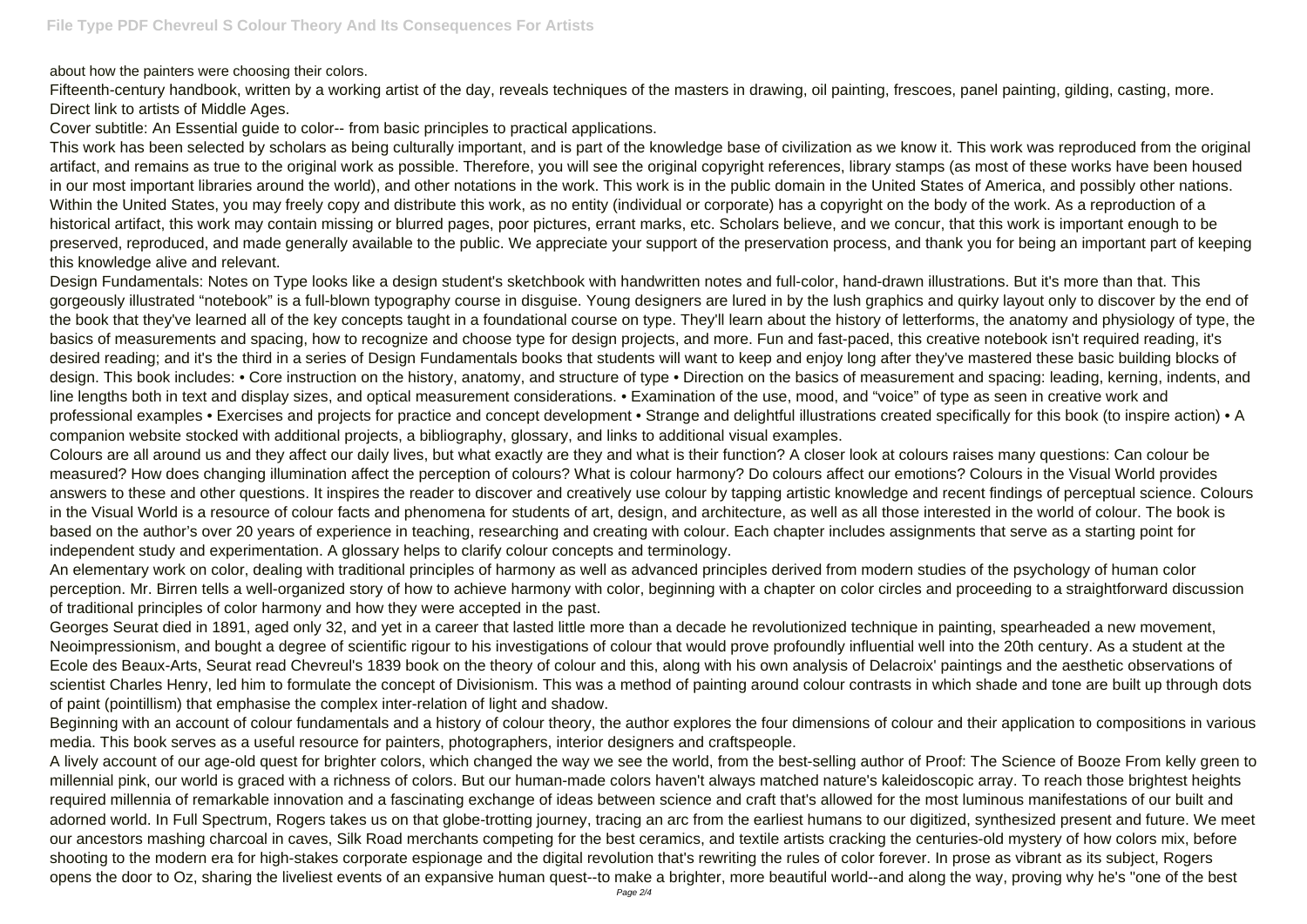science writers around."\* \*National Geographic

A useful simplification and condensation of Johannes ltten's major work. The Art of Color, this book covers subjective feeling and objective color principles in detail. It presents the key to understanding color in ltten's color circle and color contrasts.

With their pioneering method using dots, the artists of Pointillism no longer directed their gaze only towards the imitation of reality. In their paintings between 1886 and 1930 their dots, colour and light assumed an independent existence to create masterpieces of unprecedented brightness and colour diversity. 0The works by the inventors of this technique, Georges Seurat and Paul Signac, marked the beginning of this exuberant outburst of colour. Works by Henri Matisse, Pablo Picasso, Carlo Carrá, Karl Schmidt-Rottluff, Piet Mondrian and Paul Klee demonstrate how artists made a study of Pointillism during the 20th century. Vincent van Gogh contributed to the way that modernist painters abandoned Pointillism. More than 100 selected works, including paintings, watercolours and drawings, illuminate the dawn of a new era which this art movement was responsible for bringing about: the beginning of modern painting.

This monumental masterwork by the renowned nineteenth century scientist and authority on color, M.E. Chevreul, is unquestionably one of the greatest books ever written on color; the first English translation is reprinted here with the original color restored and an introduction and explanatory notes by Faber Birren, the leading color authority of the present time. Chevreul's book dominated the schools of Impressionism and Neo-Impressionism, and exerted profound influence on later schools of painting including today's Op Art. Chevreul set forth principles that have become basic in color training throughout the Western world. In his illuminating commentary Mr. Birren shows how many of Chevreul's ideas on color harmony, contrast effects, optical mixtures, and legibility have been validated by modern scientific research in visual perception. mr. Birren also provides a helpful glossary of Chevreul's terminology. Lavishly illustrated, the volume contains many color plates, including 15 plates from the original French edition, photographs of Gobelins tapestries, and full-page reproductions of outstanding Impressionist and Neo-Impressionist paintings. Essential as a reference book for artist and art educators, this volume will also be a source of fresh inspiration for fashion designers, interior decorators, and all others concerned with color in any medium-and it makes good reading for all those interested in the history of men and ideas.

This book directly addresses a long-felt, unsatisfied need of modern color science - an appreciative and technically sound presentation of the principles and main offerings of colorimetry to artists and designers, written by one of them. With his unique blend of training and experience in engineering, with his lifelong interest and, latterly, career in art and art education, Dr. Agoston is unusually well prepared to convey the message of color science to art and design. His book fulfills the hopes I had when I first heard about him and his book. I foresee important and long-lasting impacts of this book, analogous to those of the epoch-making writings by earlier artist-scientists, such as Leonardo, Chevreul, Munsell, and Pope. Nearly all persons who have contributed to color science, recently as well as formerly, were attracted to the study of color by color in art. Use of objective or scientific methods did not result from any cold, detached attitude, but from the inherent difficulties of the problems concerning color and its use, by which they were intrigued. Modern education and experience has taught many people how to tackle difficult problems by use of scientific methods. Therefore - color science. The Principles of Harmony and Contrast of Colours, and Their Applications to the ArtsIncluding Painting, Interior Decoration, Tapestries, Carpets, Mosaics, Coloured Glazing, Paper-staining, Calico-printing, Letterpress Printing, Map-colouring, Dress, Landscape and Flower Gardening, EtcThe Principles of Harmony and Contrast of Colors and Their Applications to the ArtsSchiffer Pub Limited

Demystifying its subject for professionals and students alike, this title inspires confidence in colour's application to graphic design, illustration, painting, textile art, and textile design.

The Encyclopedia of Color Science and Technology provides an authoritative single source for understanding and applying the concepts of color to all fields of science and technology, including artistic and historical aspects of color. Many topics are discussed in this timely reference, including an introduction to the science of color, and entries on the physics, chemistry and perception of color. Color is described as it relates to optical phenomena of color and continues on through colorants and materials used to modulate color and also to human vision of color. The measurement of color is provided as is colorimetry, color spaces, color difference metrics, color appearance models, color order systems and cognitive color. Other topics discussed include industrial color, color imaging, capturing color, displaying color and printing color. Descriptions of color encodings, color management, processing color and applications relating to color synthesis for computer graphics are included in this work. The Encyclopedia also delves into color as it applies to other domains such as art and design – ie – color design, color harmony, color palettes, color and accessibility, researching color deficiency, and color and data visualization. There is also information on color in art conservation, color and architecture, color and educations, color and culture, and an overview of the history of color and comments on the future of color. This unique work will extend the influence of color to a much wider audience than has been possible to date.

A volume which embodies an entire generation of scholarship on the artist. Seurat's brief but brilliant career is traced from his early academic drawings of the 1870s to the paintings of popular entertainments and the serene landscapes of his final years.

"An anthology of essays exploring the work of Georges Seurat (1859-1891). Sections are devoted to technique and theory, Seurat's engagement with social issues, irony regarding the paintings' content, aesthetic effects, and the relation of his work to literary symbolism"--Provided by publisher.